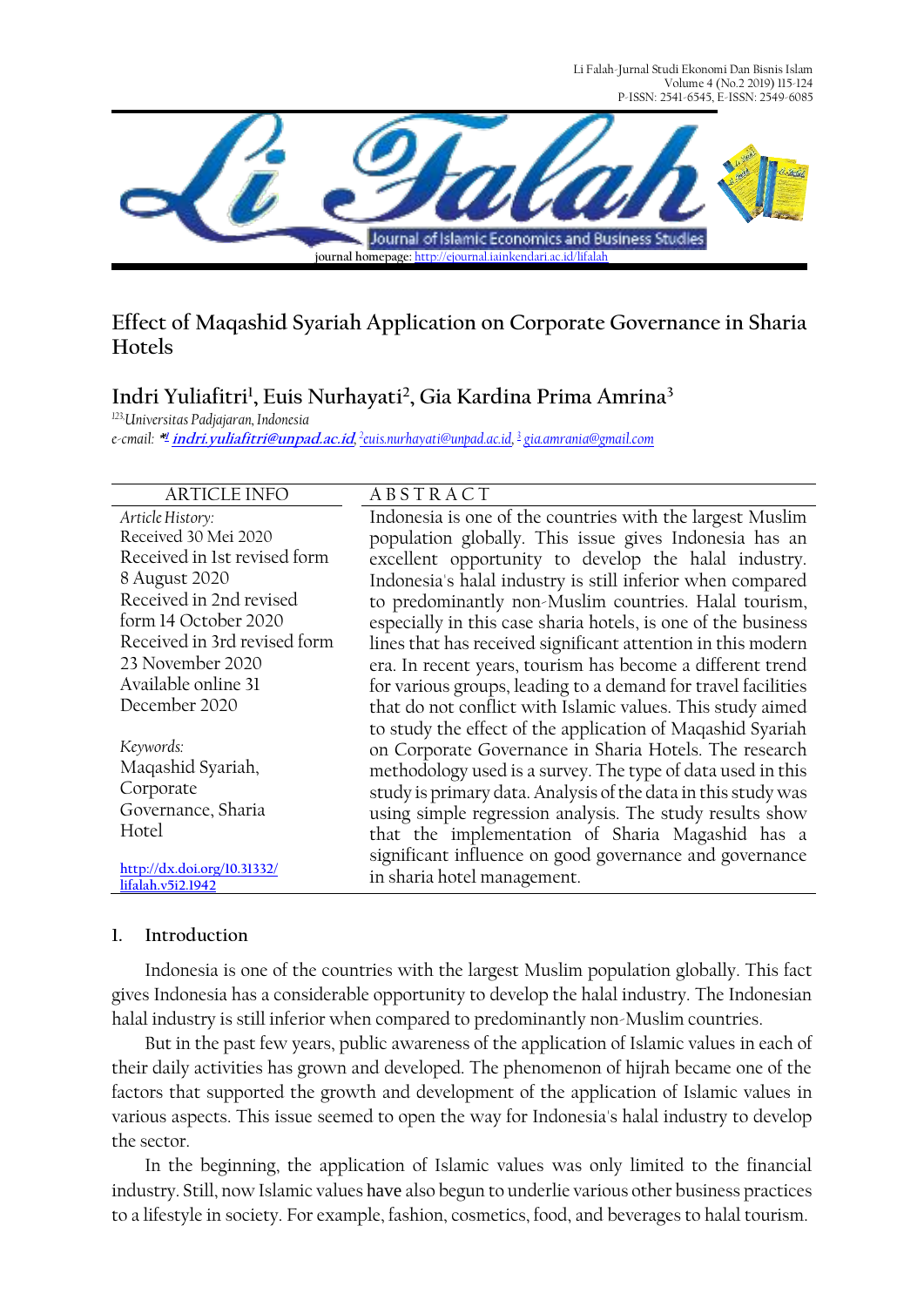In the financial industry, especially banking, we are familiar with Islamic banking, which runs every business activity based on sharia principles. Many products are emerging, and even service provider entities are labeled halal. Ranging from cosmetic products, food, and beverages, medicines, electronic equipment to sports equipment brands that are quite well known, they also issued unique products for consumers who use hijab. As if not to be outdone, even from the non-financial services industry sector, emerging service provider entities provide services based on Islamic values, such as salons, travel, hotels, restaurants, and tourist destinations labeled sharia.

According to Yuswohady as a business observer who is also a Managing Partner Inventure, the Muslim market in Indonesia is overgrowing that the Muslim market is now a "mainstream market" in Indonesia because about 88% of Indonesia's population is Muslim and Muslim behavior is currently developing so fast and dynamic. Therefore, this is a significant opportunity for business people to build their business based on Islamic values.

Halal tourism, especially in this case sharia hotels, is one of the business lines that received considerable attention in this modern era. This opportunity is because, in recent years, tourism activities have become a distinct trend for various groups, which has led to a demand for travel facilities that do not conflict with Islamic values.

In contrast to business in general, companies that are based on Islamic values have several characteristics that are interlaced: (1) always based on ruhiyah values; (2) have an understanding of the business that is lawful and unclean; (3) correct in Syariah implementation; (4) oriented to the results of the world and the hereafter; and (5) making business as a field of worship and becoming a reward before Allah SWT (Mahmudah, N. A., 2012).

The primary key in sharia business is the halalness of a product or service offered. Halal is not limited to raw materials, sources or tools used, and systems used in management, governance, and accounting processes (recording up to the presentation of financial statements).

Some laws in Indonesia relating to State finance mandate the importance of having a foundation on sound corporate governance principles. The World Bank defines governance as a collection of laws, regulations, and rules that must be fulfilled, encouraging company resources' performance to function efficiently to generate sustainable long-term economic value for shareholders and the surrounding community whole.

According to the Minister of State-Owned Enterprises Regulation Number PER-01 / MBU / 2011, governance is the principle that underlies a process and mechanism for managing the company based on laws and business ethics. Good Corporate Governance will undoubtedly support the achievement of company goals.

Established companies and Islamic companies have different goals. If an established company is only based on profit, it is different from an Islamic company that aims to reach the maslahah of the world's success and the hereafter. Established companies will maximize shareholder wealth and increase company value to achieve their objectives. At the same time, Islamic companies achieve their goals by implementing the Maqashid Syariah principle.

Maqashid Shari'ah has five indicators: religious attainment, improving quality of life, improving the quality of science, improving the quality of offspring, and increasing wealth.

Research on applying Islamic law to corporate governance is still limited in number. Therefore the researcher intends to analyze the impact of using this Islamic sharia law on the government in sharia hotels in West Java.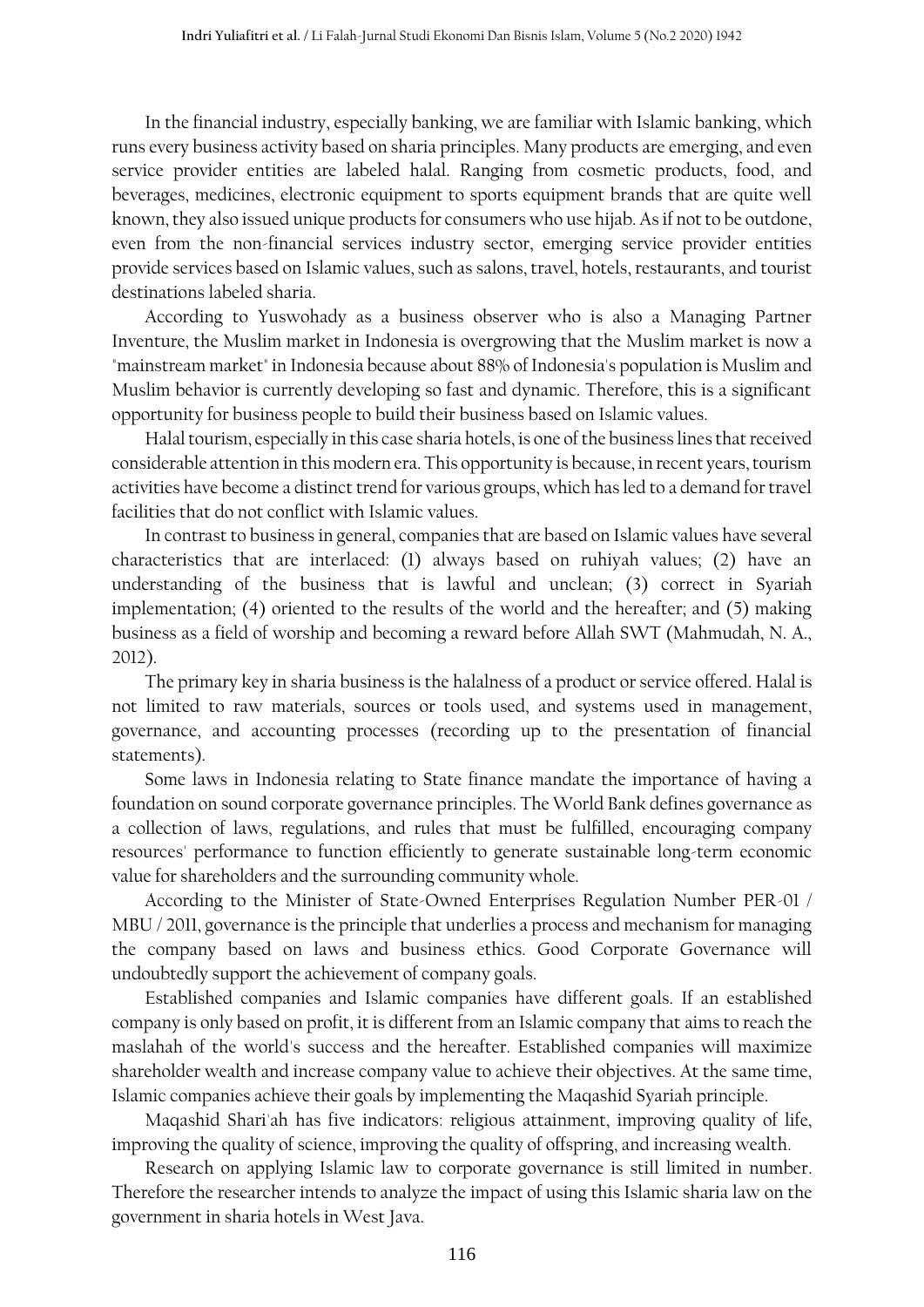## **2. Literature Review**

## **2.1 Maqashid Syariah**

Maqidah shari'ah consists of two words, namely, maqashid and shari'ah. Maqashid is a plural form of maqashid that means deliberate or objective; shari'ah means the water source path. The path to this water source can also be the way to live's principal source.

According to Asy-Syatibi, maqashid shari'ah is the purpose of more shari'ah pay attention to the public interest.

As in the dictionary and its explanation that the Shari'a is the law set by Allah for His believer, or the rule set forth and ordered by Allah in the form of pray (shaum, shalat, haji, zakat, and all good deeds) or muamalah that moves human life (sell, buy, marry, etc.). Allah SWT says:

مث انلعج يلع رش هعى نم رمالا " *Then We put you, [O Muhammad], on an ordained way concerning the matter [of religion]; so follow it and do not follow the inclinations of those who do not know.*" (QS. al- Jatsiyah:18)

According to the term, Maqashid Shari'ah is the value's content, which is the purpose of the law of syariat. So, Maqashid Shari'ah is the goal of the regularity of law.-\*

Imam asy-Syathibi believes that the primary purpose of maqashid any shari'ah has three categories of law, that is :

a. Daruriyyat

According to Literally, it means urgent or emergency needs. In this category, five things need to be considered: maintaining religion, maintaining the soul, maintaining the mind, maintaining honor and descent, and maintaining property.

b. Hajiyyat

Based on literally means secondary needs. If these needs do not materialize, they do not threaten safety but will experience difficulties

c. Tashiniyyat

Based on literally, means things that make percent. The level of this need is in the form of complementary needs. If these needs are not met, it will not threaten nor cause difficulties

Maqasid Syariah, or the purpose of sharia, has a principal benefit and have five things (Jauhar, 2009), namely :

a. Hifdz ad-Din

Maintaining religion (Hifdz ad-Din) as an excuse, he was obliged to preach, pray, and jihad if one tried to destroy this religion.

b. Hifdz An-Nafs

Maintain the Spirit (Hifdz An-Nafs) as an excuse required to fulfill basic life needs (clothing, food, and board) and Perform qishash to approve of the glorious human spirit. c. Hifdz Al-'Aql

Maintain Mind (Hifdz Al-'Aql); as an excuse, he is obliged to study all life, prohibited from consuming intoxicants and drugs.

- d. Hifdz An-Nasab Keeping the Generation (Hifdz An-Nasab); as the reason for improving the quality of generation, and forbidden Zina and relative marriage.
- e. Hifdz Al-Mal

Maintain property (Hifdz Al-Mal); as an excuse to manage wealth, what we need makes us capable of reaching four goals are above. And prohibited theft, bribery, riba transactions, and spending other people's property.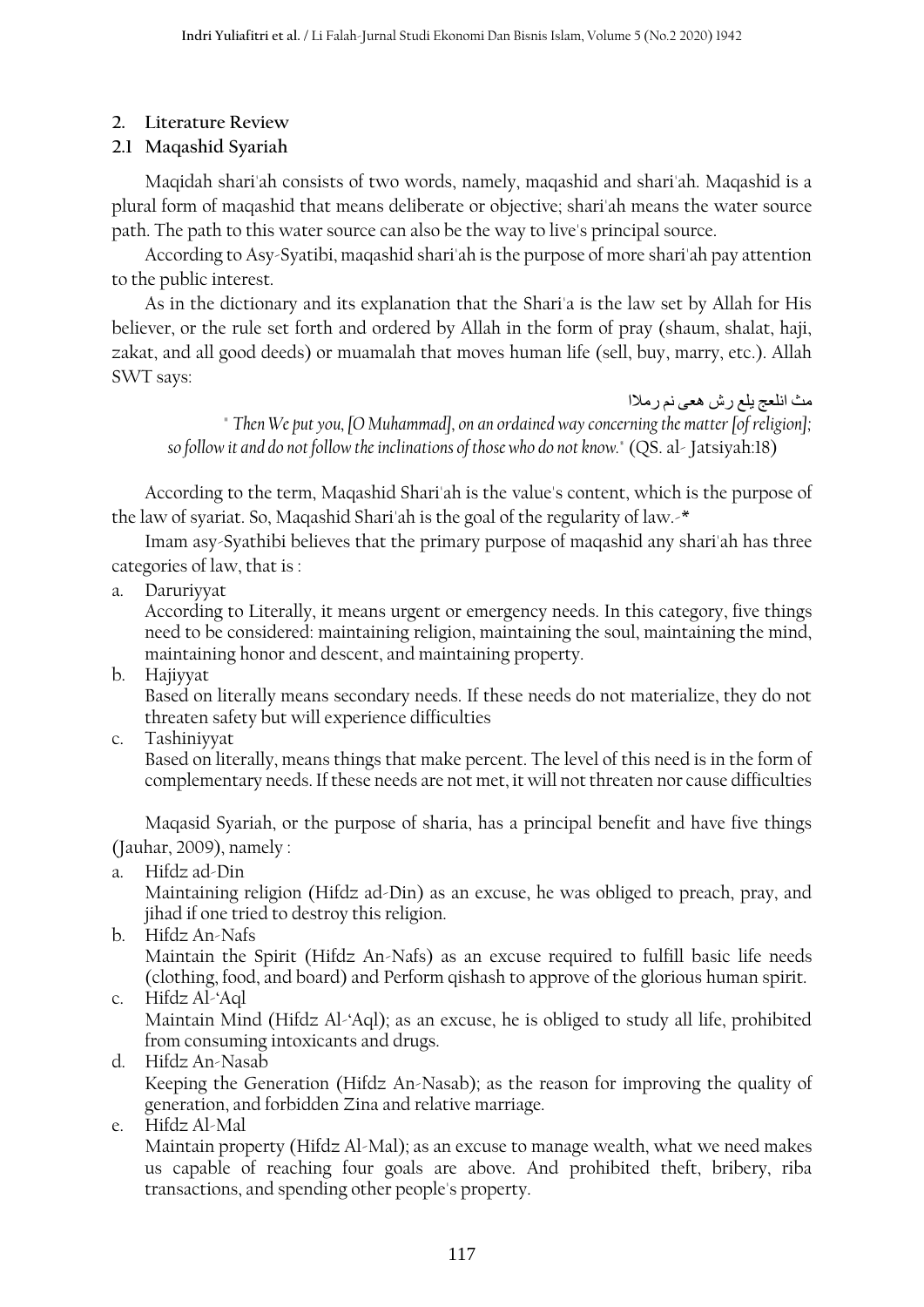2.1.1 Hotel Syariah

The meaning of Sharia hotel is the hotel that applies Islamic sharia to hotel operations. The hotel is highlighted by management by creating a motto, logo, interior ornament, room facilities, hotel facilities, or hotel employees' uniforms.

Hotel Sharia is a hotel that operates. Its service has adapted to the principles of shari'ah or Islamic teaching guidelines to provide a peaceful, comfortable, healthy, and friendly atmosphere that guests, both Muslim and non-Muslims, need.

Hotel Syariah is an Islamic business that must be based on shari'ah values, both in service and management. Some of the things that differentiate shari'a hotels from other hotels are:

Food serving using halal ingredients, as well as useful for health.

This statement follows the principles of shari'ah based on the Qur'an:

Meaning: "O mankind, eat from whatever is on earth [that is] lawful and good and

يَٰٓأَيُّهَا ٱلنَّاسُ كُلُواْ مِمَّا فِي ٱلْأَرْضِ حَلْٰلًا طَيِّبًا وَلَا تَتَّبِعُواْ خُطُّوٰتِ ٱلشَّيْطُنِ ۚ إنَّهُ لَكُمْ عَدُوٌّ مُّبِينٌ

do not follow the footsteps of Satan. Indeed, he is to you a clear enemy". (Q.S. al-Baqarah: 168).

b. Drinks are avoided from the alcohol content.

This alcohol is forbidden because alcohol is a toxic drink, and the law is illegal. As for the hadith of Prophet Muhammad SAW :

> Meaning: Dari Ibnu Umar said: Nabi SAW said:" Every intoxicant is Khamr and every intoxicant is forbidden." (H.R. Muslim).

c. In the Al-Qur'an Surat al-Baqarah verse 219 Allah SWT says:

Meaning: "They ask you about wine and gambling. Say, "In them is great sin and [yet, some] benefit people. But their sin is greater than their benefit." And they ask you what they should spend. Say, "The excess [beyond needs]." Thus, Allah clarifies the verses [of revelation] that you might give thought to. (Q.S. al-Baqarah: 219)

- d. Availability of prayer facilities in hotels, such as prayer rooms/mosques and prayer equipment in each room, such as mukena, prayer mats, and the Qur'an.
- e. The decorations on the hotel reflect Islamic values, for example, calligraphy painting.
- f. Removal of facilities that cause immorality, such as bars, discotheques, and others.
- g. Selective rules for couples who stay overnight. With that rule, there was a guest selection at the hotel. But then it doesn't mean that you have to show the marriage certificate when you want to stay, but the hotel limits guests who check-in, which is not husband and wife must separate their rooms. And, with the removal of these facilities by itself, the market selection also occurred.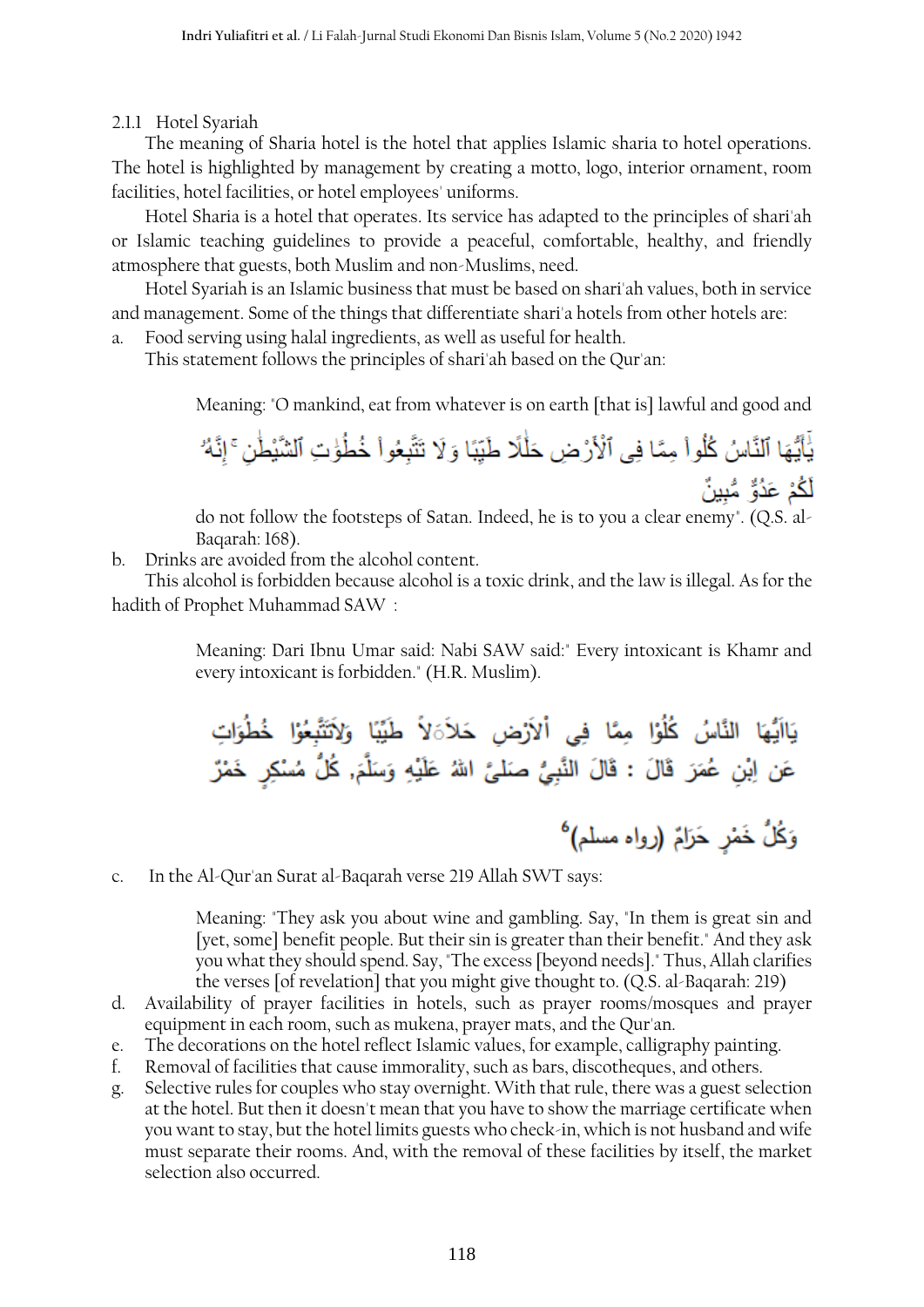DSN-MUI has regulated Sharia-based hotel standards, which are divided into two groups, namely:

#### a. Hotel Syariah Hilal-1

The classification for sharia hotel businesses is considered to fulfill all sharia hotel businesses needed to serve the minimal needs of Muslim tourists. In other words, fulfilling some sharia elements following the assessment of sharia hotel businesses determined by the DSN-MUI

#### b. Hotel Syariah Hilal-2

The classification for sharia hotel businesses that are considered to fulfill all the criteria of sharia hotel businesses needed to serve the moderate needs of Muslim tourists. It can be said that this category means fulfilling all Sharia elements following the assessment of the hotel business, which the DSN-MUI also determines

The rules must guide sharia business both in the form of orders and prohibitions, Allah SWT Berfirman :

Meaning: And [mention] the Day when We will resurrect a witness over them from

themselves among every nation. And We will bring you, [O Muhammad], as a witness over your nation. And We have sent down to you the Book as clarification for all things and as guidance and mercy and good tidings for the Muslims.

The legal basis for sharia hotels is already in the Qur'an and hadith :

a. Al-Ankabut [29] verse 20 :

Meaning: Say, [O Muhammad], "Travel through the land and observe how He

began creation. Then Allah will produce the final creation. Indeed Allah, over all things, is competent."

b. Ar-Rum [30] verse 42 : Meaning: Say, [O Muhammad], "Travel through the land and observe how was the end

of those before. Most of them were associators [of others with Allah ].

c. Al-An'Am [6] verse 11:

Meaning: Say, "Travel through the land; then observe how was the end of the deniers."

قُلْ سِيرُواْ فِي ٱلْأَرْضِ ثُمَّرَ ٱنظُرُواْ كَيْفَ كَانَ عَنِقِبَةُالْمُكَّذِّبِينَ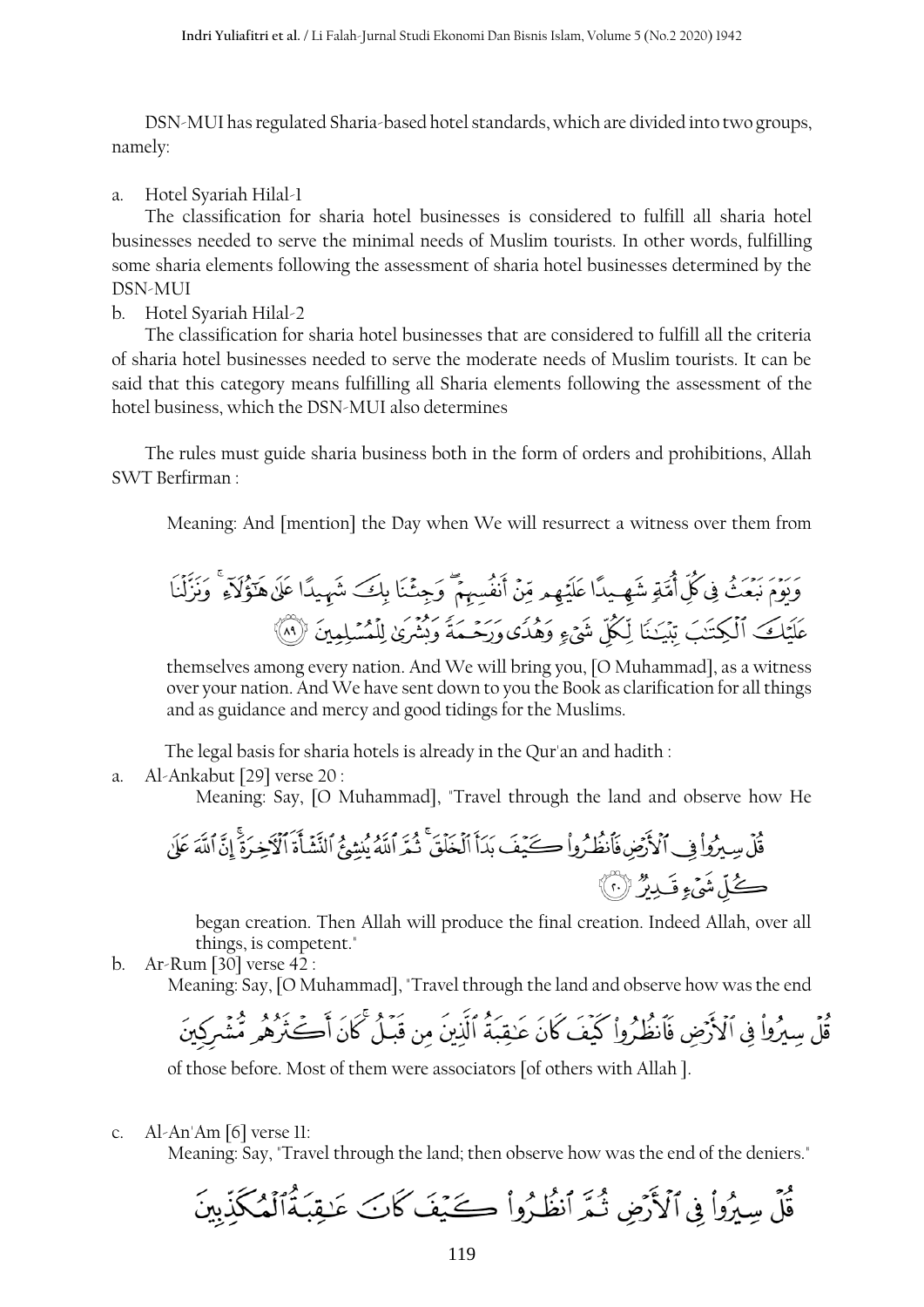## 2.1.2 Good Corporate Governance

Good Corporate Governance is a system that regulates and controls companies that create added value for all stakeholders" (Monks: 2003). Corporate governance is defined by IICG (Indonesian Institute of Corporate Governance) as a process and structure applied in running a company, with the primary goal of increasing shareholder value in the long term and still paying attention to the interests of other stakeholders. According to FCGI (2001), the notion of Good Corporate Governance is a set of rules that govern the relationship of shareholders, managers (managers) of companies, creditors, governments, employees, and other internal and external stakeholders related to their rights and obligations or in other words a system that regulates and controls the company

After the definition and essential aspects of Good Corporate Governance are explained above, the following are discussed regarding the principles contained in Good Corporate Governance. There are five basic principles: transparency, accountability, responsibility, independence, and fairness. According to Affendi (2016) and (La Pade, 2020), these principles can be described as follows:

a. Transparency

The basic principle must provide material and relevant information in an effortless manner accessible and understood by stakeholders. The company must take the initiative to reveal the problems required by the rules and regulations and what matters to take decisions by shareholders, creditors, and other stakeholders.

b. Accountability

The basic principle, the company must be able to account for its performance transparently and fairly. For that company, it must be managed correctly, measurable, and consistent with the firm's interests take into account other parts. Accountability is a prerequisite needed to achieve sustainable performance.

c. Responsibility

Basic principles, companies must be able to comply with legislation and carry out responsibility for society and the environment to maintain business continuity in the long run and earn recognition as good corporate governance.

- d. Independence (independence) The basic principle is that the company must be managed independently so that each company's entity is not mutually exclusive dominant and can not be intervened by others.
- e. Fairness (Equality and Fairness) In carrying out its activities, the basic principle is that the company should always pay attention to the interests of shareholders and stakeholders, others based on the principle of equality and fairness.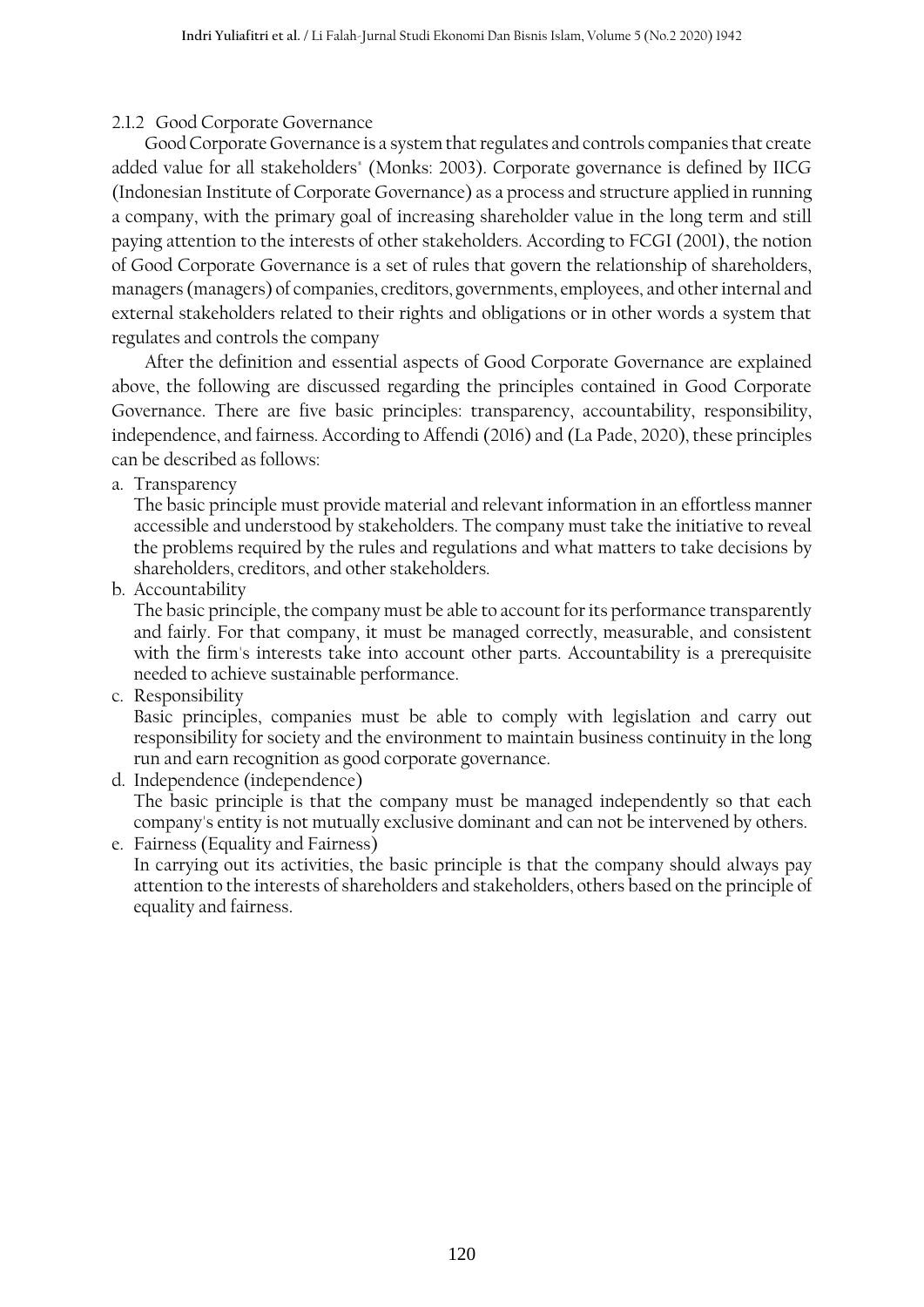## 2.1.3 Framework

Based on the literature review, this study's framework uses Maqashid Syariah's theory to assess good corporate governance in Sharia hotels.

The literature review analyzes scientific sources on a specific topic in the last ten years that correspond to the research topic. Present the issues and actual scientific debates critically in the research topic and determine the existing research's research position. Review literature can be arranged chronologically, thematically, methodologically, and theoretically.

## **3. Data and Research Method**

This research is quantitative research that aims to determine the effect of Maqashid Syariah's application on Corporate Governance in Sharia Hotels in West Java. The object of this research is hotel sharia, located in West Java. The data source of this study is the primary data source; the company that became the sample in this study was a Sharia Hotel located in West Java

| Table 1. Residuals Statistics        |                          |          |         |           |    |  |
|--------------------------------------|--------------------------|----------|---------|-----------|----|--|
|                                      | Std.<br>Minimu<br>Maximu |          |         |           |    |  |
|                                      | m                        | m        | Mean    | Deviation | N  |  |
| Predicted Value                      | 78.2482                  | 96.6505  | 86.7826 | 7.21995   | 23 |  |
| Std. Predicted Value                 | $-1.182$                 | 1.367    | .000    | 1.000     | 23 |  |
| Standard Error of Predicted<br>Value | 1.523                    | 2.606    | 2.108   | .404      | 23 |  |
| Adjusted Predicted Value             | 76.7204                  | 96.8936  | 86.7362 | 7.23222   | 23 |  |
| Residual                             | 12.31526                 | 12.75178 | .00000  | 7.10667   | 23 |  |
| Std. Residual                        | $-1.693$                 | 1.753    | .000    | .977      | 23 |  |
| Stud. Residual                       | $-1.755$                 | 1.855    | .003    | 1.014     | 23 |  |
| Deleted Residual                     | 13.23572                 | 14.27955 | .04639  | 7.66128   | 23 |  |
| Stud. Deleted Residual               | $-1.854$                 | 1.980    | $-.002$ | 1.045     | 23 |  |
| Mahal. Distance                      | .009                     | 1.868    | .957    | .707      | 23 |  |
| Cook's Distance                      | .000                     | .206     | .039    | .049      | 23 |  |
| Centered Leverage Value              | .000                     | .085     | .043    | .032      | 23 |  |
| a. Dependent Variable: GCG           |                          |          |         |           |    |  |

## **4. Result**

| Table 2. Variables Entered/Removed  |                                               |                      |        |  |  |  |
|-------------------------------------|-----------------------------------------------|----------------------|--------|--|--|--|
| Model                               | Variables Entered                             | Variables<br>Removed | Method |  |  |  |
|                                     | Implementasi<br>Maqashid Syariah <sup>b</sup> |                      | Enter  |  |  |  |
| a. Dependent Variable: GCG          |                                               |                      |        |  |  |  |
| b. All requested variables entered. |                                               |                      |        |  |  |  |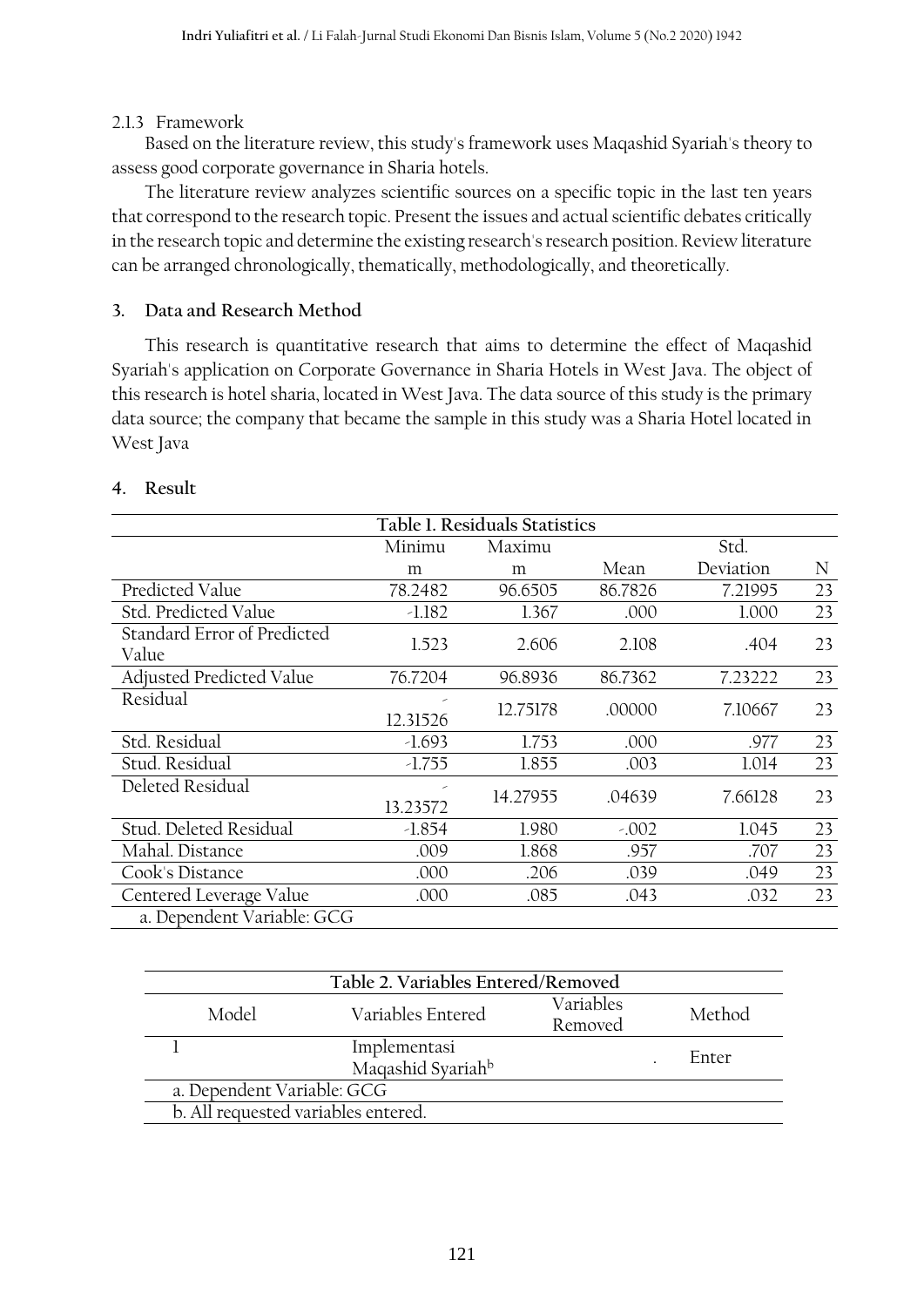| Table 3. Model Summary                                   |              |                            |        |                                                                |       |  |
|----------------------------------------------------------|--------------|----------------------------|--------|----------------------------------------------------------------|-------|--|
| Model                                                    | $\mathbb{R}$ | R Square                   |        | $\overline{\text{Adjusted R}}$ Std. error of the Durbin-Watson |       |  |
|                                                          |              |                            | Square | Estimate                                                       |       |  |
|                                                          | 713a         | .508                       | -484   | 7.27391                                                        | 1.801 |  |
| a. Predictors: (Constant), Implementasi Maqashid Syariah |              |                            |        |                                                                |       |  |
|                                                          |              | b. Dependent Variable: GCG |        |                                                                |       |  |

Based on the table above, it can be seen that the correlation coefficient value is 0.713, then the coefficient of determination (R2) obtained a value of 0.508. This data means an influence between maqashid sharia on good corporate governance of 50.8%. In comparison, the remaining 49.2% is influenced by other variables that the researchers did not involve in this study.

|                            | Table 4. ANOVA |                |  |  |             |        |  |
|----------------------------|----------------|----------------|--|--|-------------|--------|--|
| Model                      |                | Sum of Squares |  |  | Mean Square |        |  |
|                            | Regression     | 1146.809       |  |  | 1146.809    | 21.675 |  |
|                            | Residual       | 1111.104       |  |  | 52.910      |        |  |
|                            | Total          | 2257.913       |  |  |             |        |  |
| a. Dependent Variable: GCG |                |                |  |  |             |        |  |

b. Predictors: (Constant), Implementasi Maqashid Syariah

From the table above, it is known that F-count is 21,675. Then the significance value (sig. 0,000) when compared between significance values (sig) with alpha value ( $\alpha$  = 0.05), then the significance value is smaller than alpha value, meaning maqashid sharia and good corporate governance have a significant influence. Then test the hypothesis with the F test, with the following conditions:

- If F-count> F-table, then H0 is rejected and H1 is accepted, which means that there is a significant influence between variable maqashid Syariah towards good corporate governance
- If F-count <F-table, then H0 is rejected and H1 is rejected, which means there is no significant influence between maqashid Syariah variables on good corporate governance

## **Hypothesis:**

H0: There is no significant influence of Islamic maqashid on good corporate governance H1: There is a significant influence of Syariah maqashid on good corporate governance

Based on the conditions stated above, where the F-table is 4.35 while F-count is 21.675, so F-count> F- the table means that H0 is rejected and H1 is accepted, meaning that there is a significant influence between maqashid sharia on good corporate governance

|                                  |                | Table 5. Coefficients |              |       |      |
|----------------------------------|----------------|-----------------------|--------------|-------|------|
|                                  | Unstandardized |                       | Standardized |       |      |
|                                  | Coefficients   |                       | Coefficients |       |      |
|                                  |                | Std.                  |              |       |      |
| Model                            |                | Error                 | Beta         |       | Sig. |
| (Constant)                       | 56.779         | 6.621                 |              | 8.576 | .000 |
| Implementasi<br>Maqashid Syariah | 3.067          | .659                  | .713         | 4.656 | .000 |
| a. Dependent Variable: GCG       |                |                       |              |       |      |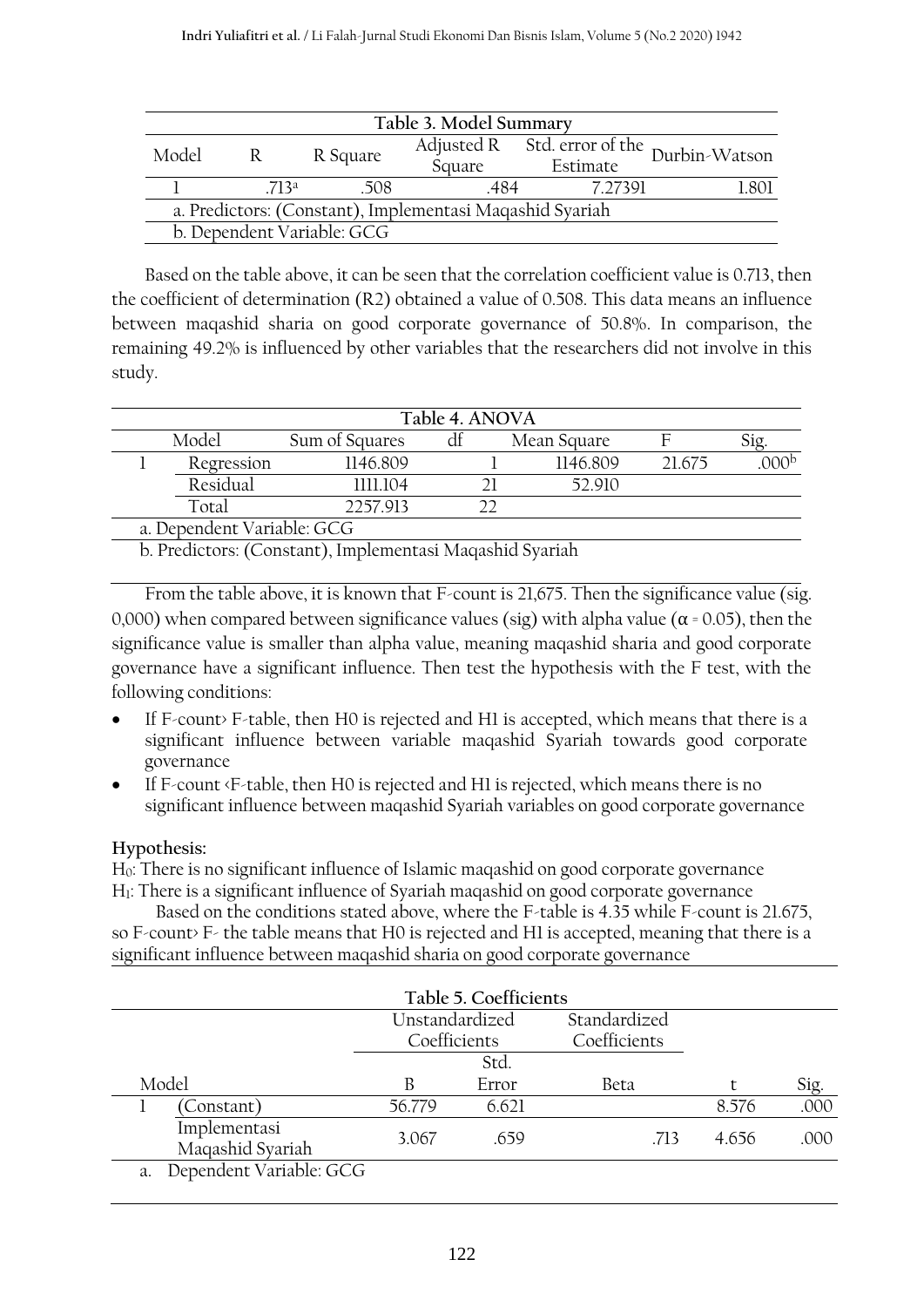Based on the results of calculations in the table above, obtained the form of simple linear regression equations as follows:

$$
Y = 56.779 + 3.067 X
$$

The regression coefficient value in the independent variable illustrates that if it is estimated that the separate variable rises by one unit, then the value of the dependent variable can be expected to rise or go down following the sign of the regression variable of the independent variable.

The independent variable regression coefficient shows the direction of Maqashid Syariah's correlation with the Good Governance Regression coefficients for independent variables are positive, indicating a unidirectional relationship between Maqashid Syariah (X) and Good Corporate Governance (Y). The regression coefficient of variable X of 3,067 means that each addition of maqashid sharia (X) of one unit will cause an increase in good corporate governance (Y) of 3,067 units

The hypothesis using the t-test which has the following conditions :

- If t count > t table, H0 is in the rejection area, meaning H1 is accepted or influenced.
- If t count <t table, then H0 is in the accepted area, meaning H1 is rejected or has no influence.

#### **Hypothesis:**

H0: There is no significant influence of Islamic maqashid on good corporate governance H1: There is a significant influence of Syariah maqashid on good corporate governance

Based on the earlier provisions, where t-count of 4,656 and the number t table is 2.08506, so t-count> t-table. This information means that H0 is rejected and H1 is accepted, so there is a significant influence of maqashid sharia on good corporate governance. Thus the hypothesis states that there is a substantial influence of maqashid sharia on good corporate governance.



Image 1. Scatterplot

From the scatterplot above, it can be seen that the points spread and did not form specific patterns. So it can be concluded that there is no problem with heteroscedasticity.